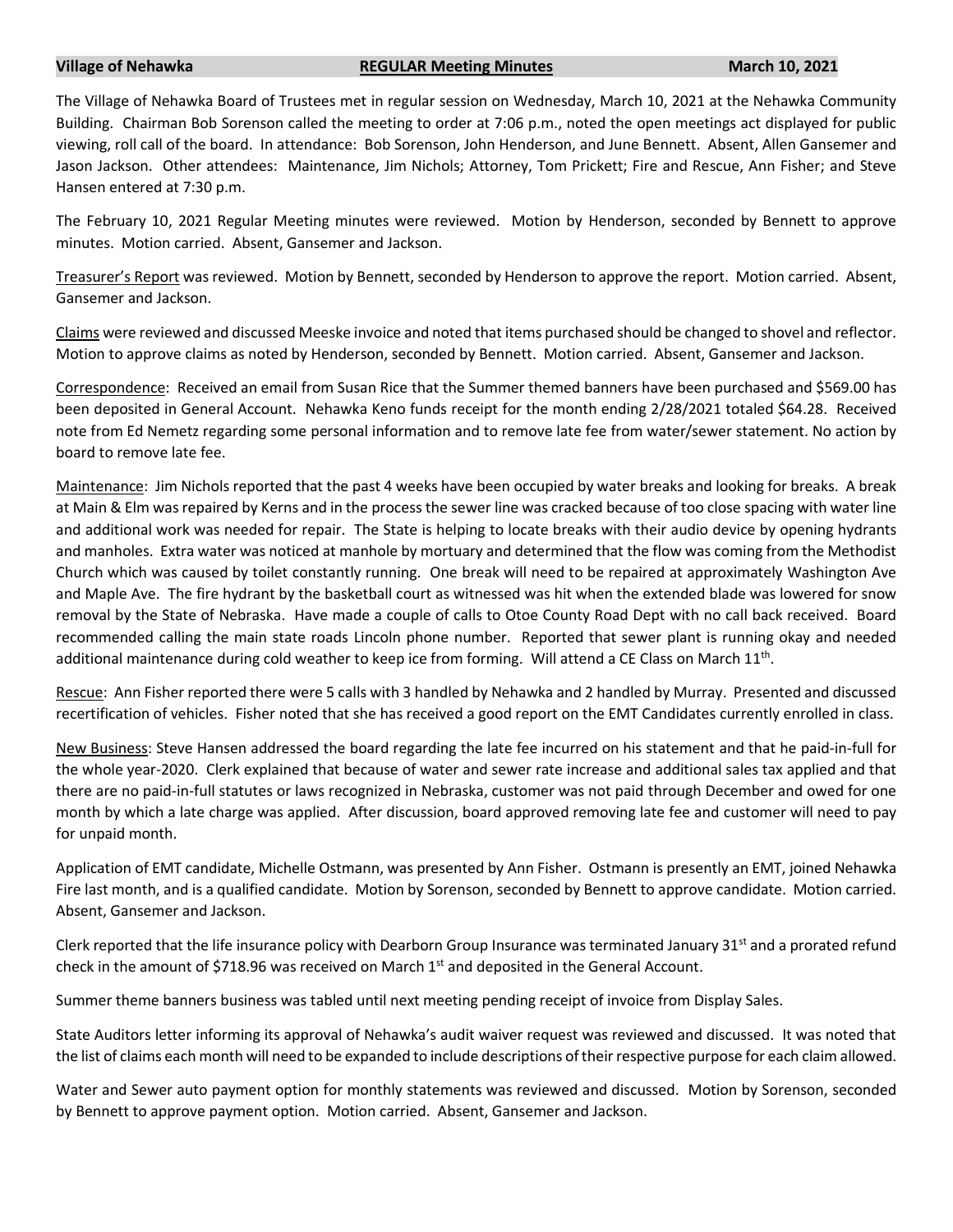General Account funds were reviewed. Discussion on billing and accounts needing addition funds, such as IRS withholding debt and number of remaining payments to be paid in 2021, monthly bills that could be downsized, allocation of funds withdrawn from respective accounts as per their purpose, such as postage or supplies bought for the purpose of use for water or sewer account.

Allocation of payroll funds to be withdrawn from highway, water or sewer accounts was discussed. Attorney presented restrictions of each accounts by statute. Highway funds being the most restrictive and use for repair/maintenance and infrastructure of streets/roads or bridges. Sewer account allocation of funds were discussed and noted restrictions by statute. It was determined that part of maintenance salary for sewer plant maintenance could be allocated. Water account allocation of funds was discussed and noted that there are minimum restrictions by statute. Board determined that part of maintenance and clerk salaries would be allocated from water and sewer accounts per percentages and figures presented by Henderson. Motion to approve allocation of payroll funds per percentages presented by Henderson, seconded by Bennett to approve. Motion carried. Absent, Gansemer and Jackson.

Discussion of a daily time sheet and the implementation of use by maintenance and clerk was presented. Discussed its value and justification for budgeting purposes. Determined that time sheets would be implemented beginning March 11<sup>th</sup>.

Certification of Deposit – Allocation of Funds to General account was presented and discussed. An 18-month CD in the amount of \$10,239.56 would be cashed to help pay for IRS withholding debt and monthly claims. Motion by Henderson, seconded by Bennett to approve. Motion carried. Absent, Gansemer and Jackson.

Consideration of Bond Financing was explained and discussed previous loan for sewer plant, processing fees, and company completing financing. Determined a special meeting would need to be held in 2 weeks on March 24<sup>th</sup> in order to set up a couple of companies to present information to board to determine ways to approach financing and save on fees. An ordinance to approve funds would need to be drafted. Representatives from Ameritas and D A Davidson would be asked to present at special meeting.

Old Business: Agricultural section division was tabled pending review by Planning Commission. Library roof repair was tabled pending bid from local contractor and Board to check on rafter spacing. Community Building gutter/downspout repair was tabled due to funding matters. Ballfield Light/Pole repair was tabled due to locating an adequate pole and replacement lights can be found. Henderson to check on materials for repair.

Additional business presented – Bennett voiced the need for the church to have a water meter considering information regarding toilet running and using large quantities of water. Discussion held and determined that in order to keep with previous Board approval no meter would be installed at this time. Bennett informed the Board that dog at 420 Sherman Avenue is chained and the chain is long enough to reach the sidewalk. Nuisance letter would be drafted to owners. Bennett asked about how many individuals have keys to Community Building and if a change in lock is warranted. Board discussed and no action taken at this time. Clerk informed the Board of a call received to rent Community Building chairs. Board discussed and stated the current policy is that no chairs or tables can be rented to leave the building due to breakage and liability.

Motion by Bennett, seconded by Henderson to adjourn at 9:40 p.m. Motion carried. Absent, Gansemer and Jackson.

## **Account Vendor Description Balance Total GENERAL** Jimmy Nichols **Salary - Maintenance** 2,173.51 Frontier Coop Fuel - maintenance truck 246.13 Future Technologies, now Nextlink Internet Internet service- Clerk Office, Community Building 35.00 Microsoft 365 Personal Annual software subscription -**Office** 74.54 NPPD-217 Sherman Ave Electricity 447.72 NPPD-221 Elm St Electricity Bettricity 34.21 NPPD-416 Maple St **Electricity 34.21**

## **CLAIMS – FEBRUARY 2021**